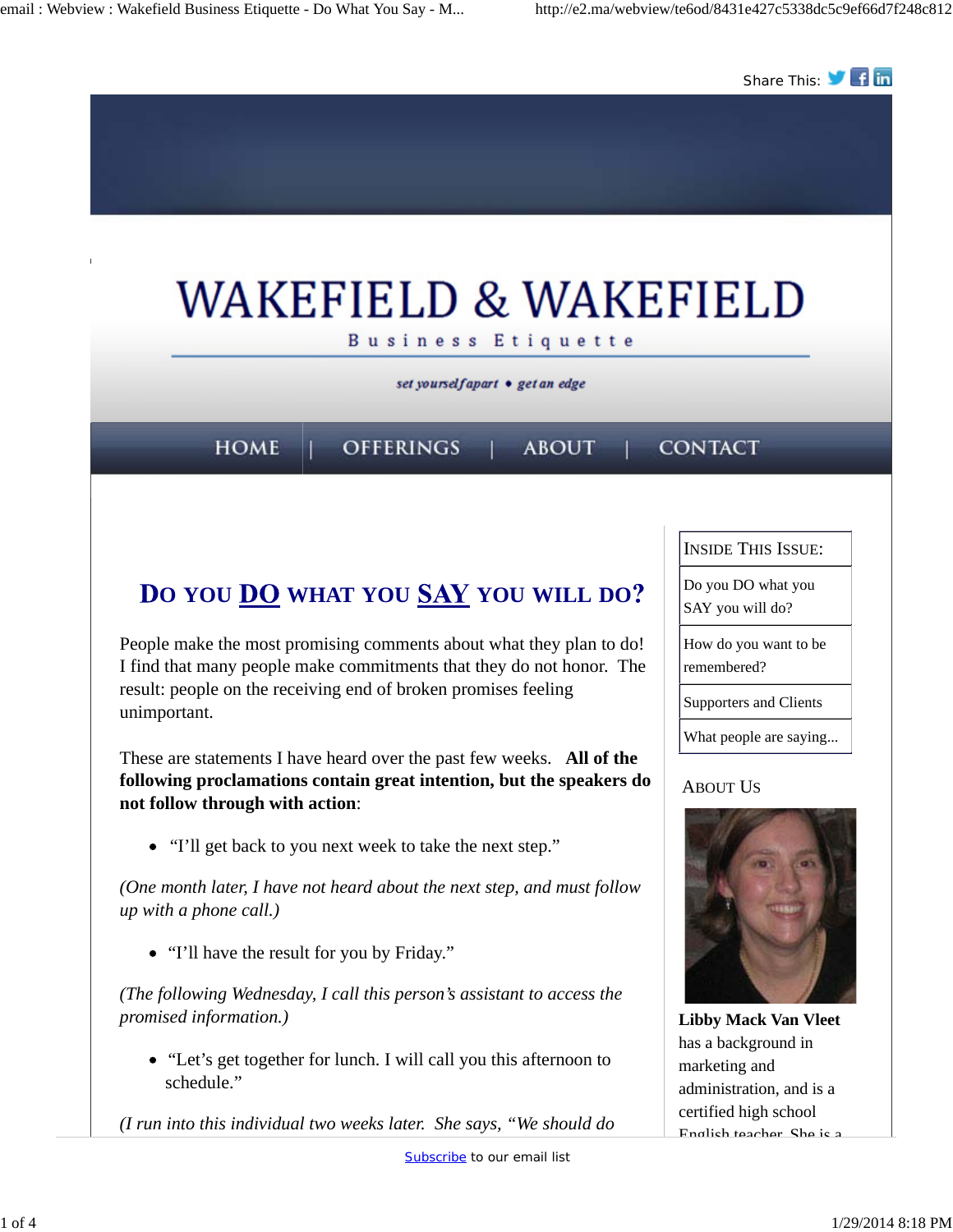### *lunch…")*

**People earn the respect of others when they not only SAY but also DO. How do they DO it?** Here are three ideas to earn a reputation as a trustworthy, effective person:

 **1. Only say YES if you are sure you can deliver.** Why say "get back to you next week" if in actuality the task will take two? Be honest with yourself to ensure follow through.

 **2. Saying NO initially is better than letting someone down later.**  Don't get trapped by saying what people want to hear rather than what is realistic.

 **3. Create a schedule.** Set reminders in your calendar. Pad extra time for setbacks because often tasks take longer than expected to complete. Take responsibility so that your promises get delivered.

**I can visualize the people in my life who act with power and integrity. In the recent past, I have witnessed people execute their intentions as promised.** A few examples:

"We should get the team together to celebrate at the end of the week."

*(Emails were written; reservations made. We all got together after work on Friday.)*

"I have a great contact for you. I'll send it to you today."

*(Information received and a promising meeting has been scheduled.)*

**Be someone with whom people want to work. Feel good about yourself when you honor commitments. People will remember!**

**YOUR Business Etiquette Topics: Submit your thoughts and questions to libby@wakefieldetiquette.com. Libby will address your ideas in upcoming issues of our newsletter.**

### **OW DO YOU WANT TO BE REMEMBERED**

Libby Van Vleet and her father Wake Mack promote business etiquette. It is a

graduate of Colorado College and Chapman University.



**Wake Mack** is a former lawyer, local businessman and financial services development officer. He graduated from Notre Dame, Willamette College of Law, and served in the U.S. Marines Corps.

www.wakefieldetiquette.com 503-893-9253

#### WISE WORDS

"Do not wear your courtesy like a watch, to be taken out now and then when you want to impress people. Be courteous always, wherever you go, with whomever you happen to be."

*– Sister Mary Mercedes*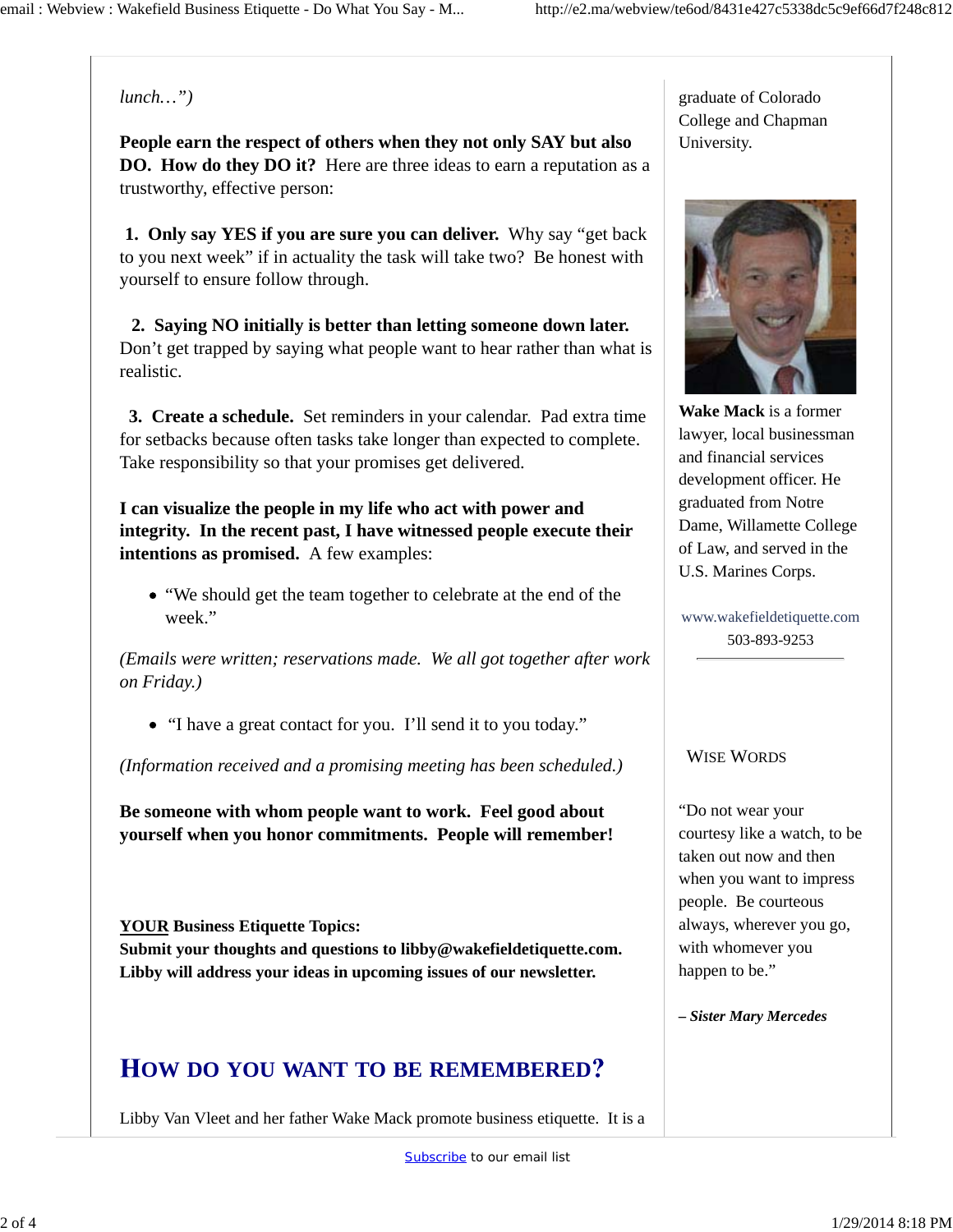smart and easy way to retain clients. Increase business earnings and sales. It is time to take your employees to the next level.



When you retain the services of Wakefield & Wakefield, be prepared for success as your staff members maximize their potential and exceed expectations.

Set yourself apart to get an edge. People will remember!

*For further information about Wakefield & Wakefield, contact Libby at 503-893-9253 or libby@wakefieldetiquette.com.*

# **UPPORTERS AND LIENTS**

### *Thanks to all of our fabulous clients and supporters.*

- Arlington Club Speakers Corner Arlington Club
- CB Richard Ellis, Inc. Mike Wells, Managing Director
- Isler Northwest LLC Tania Gitch, C.P.A.
- National Charity League, Inc. Sarah Allen, Portland Chapter
- Perkins Coie LLP Stephen English, Partner Litigation
- Washington Trust Bank Linda Williams, President, Oregon Region

# **HAT PEOPLE ARE SAYING**

"Excellent, practical guidance to avoid embarrassing social mistakes and to maximize the business opportunities created by social interactions." *Stephen English, Partner - Litigation, Perkins Coie LLP*

"Thank you, Wake -- You and Libby were a breath of fresh air for us. Thank you for taking your time to share such timeless information with us." *John Chambers, C.P.A., Isler Northwest LLC*

"Thank you. All of us have more than a few important take-aways – and it was fun too."

*Linda Williams, President, Washington Trust Bank, Oregon Region*